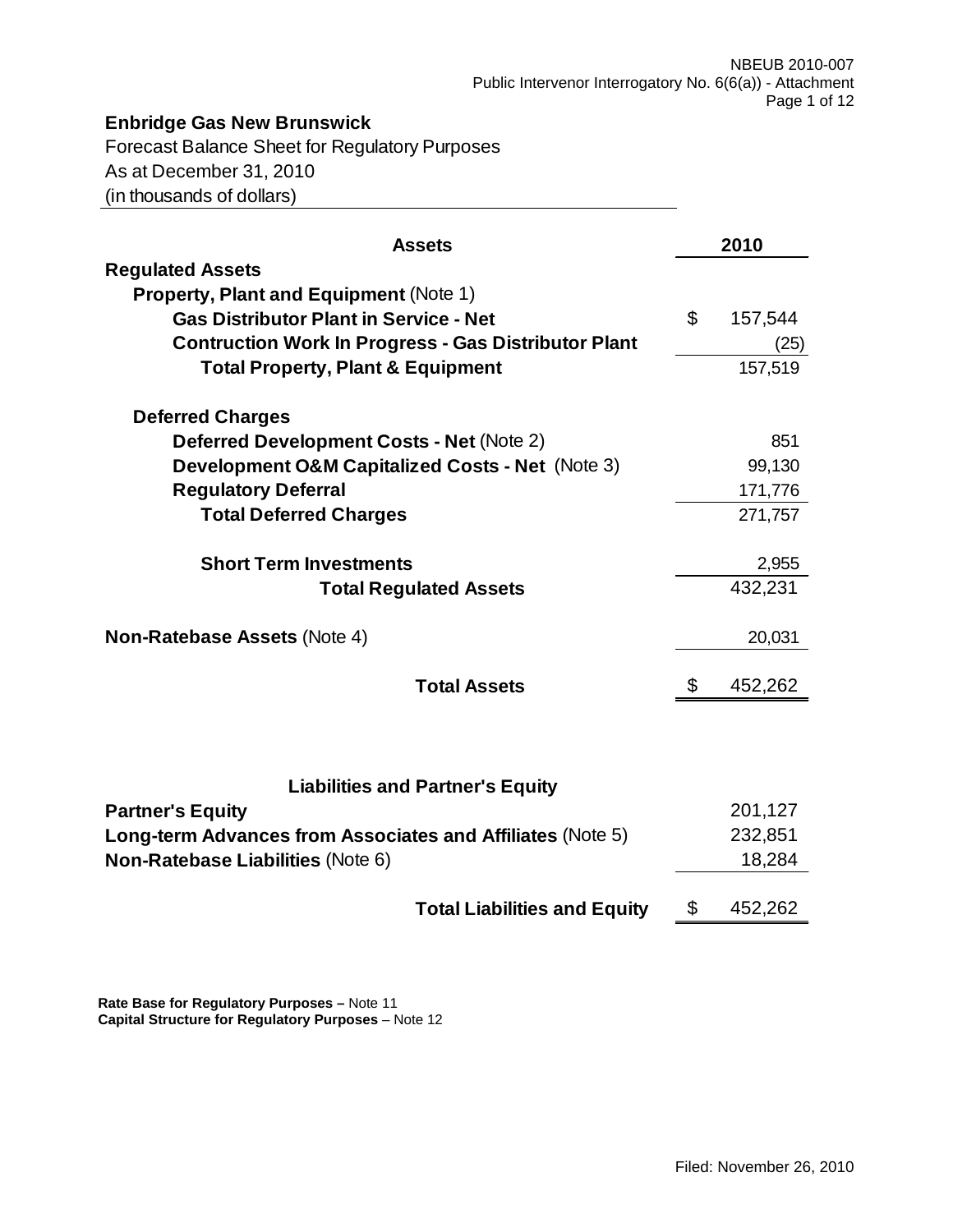# **Enbridge Gas New Brunswick**

Forecast Statement of Income Years ending December 31, 2010 (in thousands of dollars)

|                                                                       | 2010         |
|-----------------------------------------------------------------------|--------------|
| <b>Revenue</b>                                                        |              |
| <b>Operating Revenue (Note 7)</b>                                     |              |
| Gas distribution                                                      | \$<br>39,982 |
| <b>Miscellaneous</b>                                                  | 360          |
| <b>Allowance for Funds Used During Construction</b>                   | 60           |
|                                                                       | 40,402       |
| <b>Installation Services</b>                                          |              |
| Revenue                                                               | 6,050        |
| Cost of goods sold                                                    | (5, 397)     |
|                                                                       | 653          |
| <b>Total Revenue</b>                                                  | 41,055       |
|                                                                       |              |
| <b>Expenses</b>                                                       |              |
| <b>Operating Expenses</b>                                             |              |
| Operating and maintenance expenses (Note 8)                           | 7,536        |
| Bad debt expense                                                      | 259          |
| <b>Amortization of Property, Plant and Equipment</b>                  | 5,922        |
| <b>Municipal and Other Taxes</b>                                      | 1,110        |
| Interest on Amounts Due to Associates & Affiliates and Other Interest | 14,016       |
| <b>Amortization of Deferred Development Costs</b>                     | 2,968        |
|                                                                       |              |
| <b>Total Expenses</b>                                                 | 31,811       |
| Income before Regulatory Deferral, Return on Rate Base and Tax        | 9,244        |
|                                                                       |              |
| <b>Regulatory Deferral</b>                                            | 15,645       |
| <b>Income before Tax</b>                                              | \$24,889     |
|                                                                       |              |
| Tax                                                                   |              |
|                                                                       |              |
| <b>Regulated Return on Equity (Note 10)</b>                           | \$24,889     |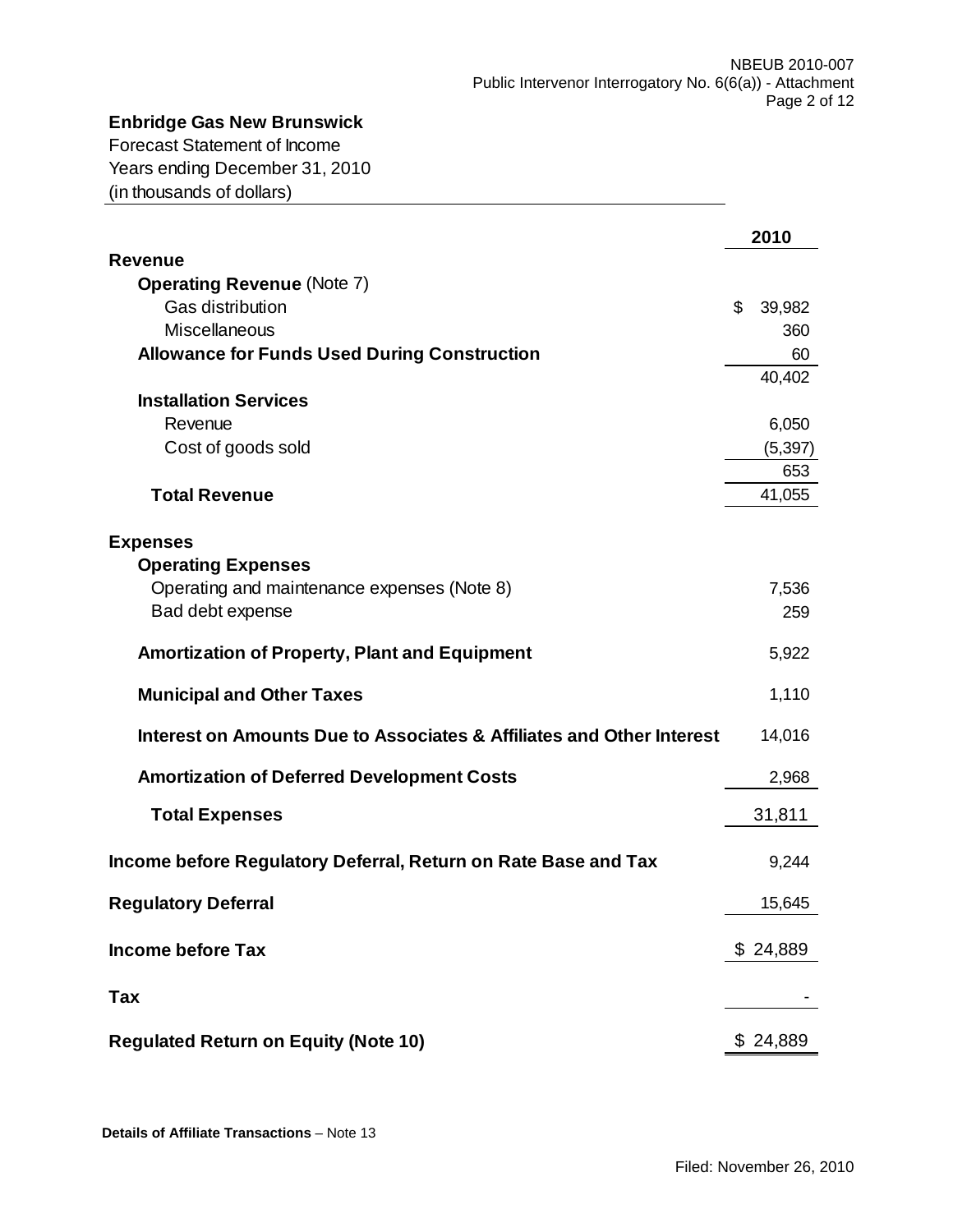## (in thousands of dollars)

#### Note 1 **Property, Plant & Equipment**

|                                   |           | <b>Accumulated</b> | <b>Net Book</b> | Rates of                  |
|-----------------------------------|-----------|--------------------|-----------------|---------------------------|
|                                   | Cost      | Amortization       |                 | <b>Value Amortization</b> |
| Property, plant & equipment       |           |                    |                 |                           |
| General plant                     |           |                    |                 |                           |
| Computer hardware & software      | \$<br>802 | \$<br>(634)        | \$<br>168       | 28.80%                    |
| Tools and work equipment          | 2,120     | (1, 565)           | 555             | 5.30%                     |
| Office furniture and equipment    | 744       | (219)              | 525             | 4.40%                     |
| Transportation                    | 488       | (108)              | 380             | 11.80%                    |
| Communications                    | 924       | (177)              | 747             | 28.80%                    |
| Leasehold improvements            | 950       | (294)              | 656             | 1                         |
| Subtotal                          | 6,028     | (2,997)            | 3,031           |                           |
| Distribution plant                |           |                    |                 |                           |
| Land                              | 375       |                    | 375             |                           |
| Rights of way and easements       | 166       |                    | 166             |                           |
| <b>Distribution mains</b>         | 108,484   | (13, 490)          | 94,994          | 2.43%                     |
| <b>Street services</b>            | 44,762    | (7, 368)           | 37,394          | 3.83%                     |
| Meters and regulators             | 16,346    | (2, 914)           | 13,432          | 3.83%                     |
| <b>Stations</b>                   | 11,065    | (2, 913)           | 8,152           | 4.40%                     |
| Subtotal                          | 181,198   | (26, 685)          | 154,513         |                           |
| Total plant in service            | 187,226   | (29, 682)          | 157,544         |                           |
| Construction work in progress     | (25)      |                    | (25)            |                           |
| Total property, plant & equipment | \$187,201 | \$<br>(29, 682)    | \$<br>157,519   |                           |

**1 - Amortized over the term of the related leases.**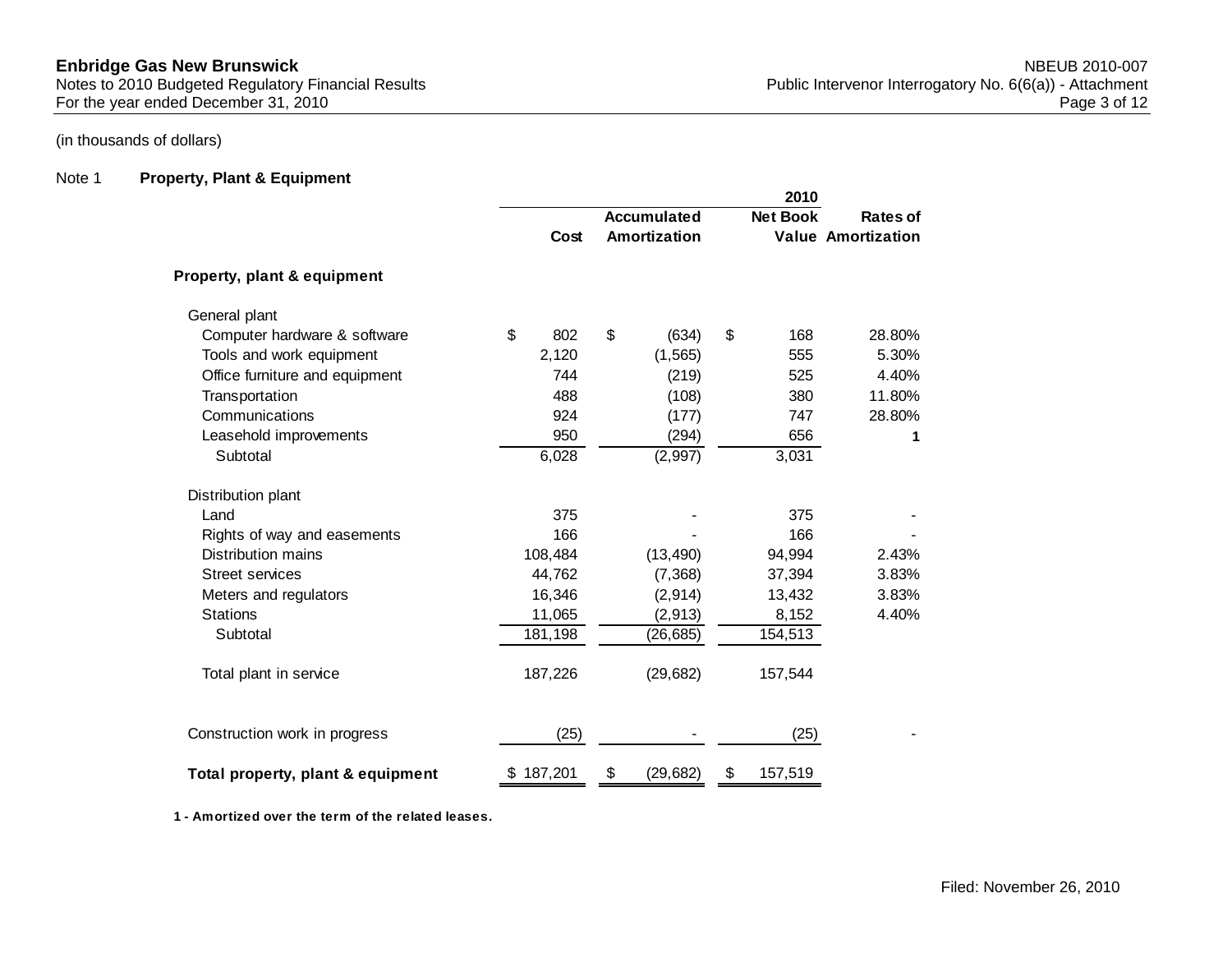## (in thousands of dollars)

### Note 2 **Deferred Development Costs - Net**

|                                          |    |                |   |                             | 2010                     |                          |
|------------------------------------------|----|----------------|---|-----------------------------|--------------------------|--------------------------|
|                                          |    | Cost           |   | Accumulated<br>Amortization | <b>Net Book</b><br>Value | Rates of<br>Amortization |
| Franchise fee<br>Deferred carrying costs | \$ | 1.500<br>1,783 | S | (850)<br>(1,582)            | \$<br>650<br>201         | 5.00%<br>20.00%          |
| Total deferred development costs, net    | S  | 3,283          | S | (2,432)                     | \$<br>851                |                          |

#### Note 3 **Development O&M Capitalized Costs – Net**

|                                              |    |         |   |                             | 2010            |                                              |
|----------------------------------------------|----|---------|---|-----------------------------|-----------------|----------------------------------------------|
|                                              |    | Cost    |   | Accumulated<br>Amortization | <b>Net Book</b> | <b>Rates of</b><br><b>Value Amortization</b> |
| Development O&M capitalized costs            | S. | 118.432 | S | (19,302)                    | 99,130          | 2.43%                                        |
| Total development O&M capitalized costs, net |    | 118.432 |   | (19,302)                    | 99,130          |                                              |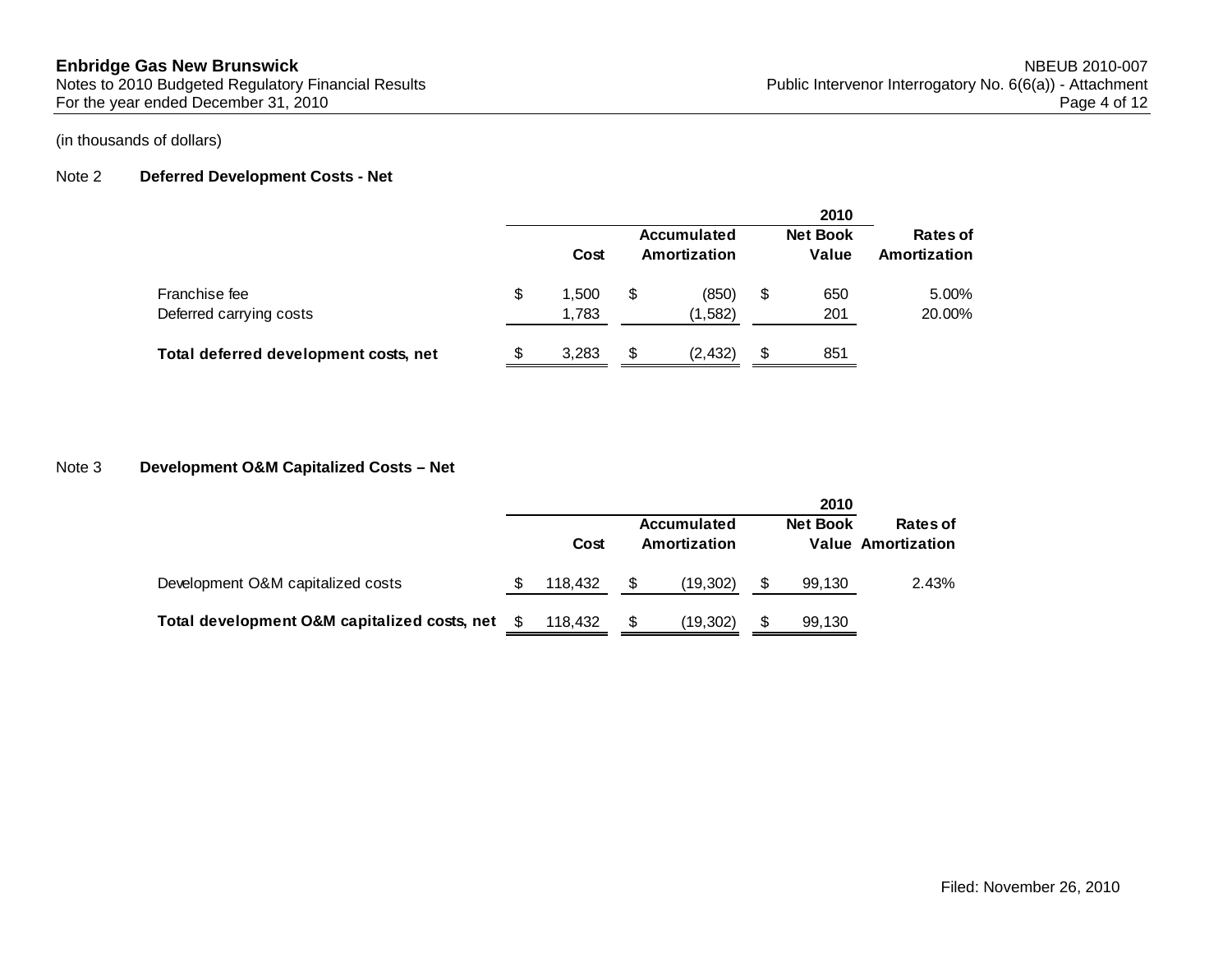#### Note 4 **Non-Ratebase Assets**

|                                |    | 2010   |
|--------------------------------|----|--------|
| Cash, & Short Term Investments | S. |        |
| Accounts Receivable            |    | 15.943 |
| Inventory                      |    | 4,088  |
|                                |    | 20,031 |

#### Note 5 **Long-term Advances from Associates and Affiliates**

|                                |                   |                      |                          |               | 2010                |           |
|--------------------------------|-------------------|----------------------|--------------------------|---------------|---------------------|-----------|
|                                |                   |                      |                          |               | <b>Cost of Debt</b> |           |
|                                | <b>Issue Date</b> | <b>Maturity Date</b> | Amount                   | Enbridge Inc. | <b>EGNB</b>         | Regulated |
| <b>Promissory Note</b>         | 28-Jun-02         | 29-Jun-12            | 6,000                    | 6.08%         | 7.89%               | 7.08%     |
| <b>Promissory Note</b>         | 23-Dec-02         | 24-Dec-12            | 7,500                    | 6.50%         | 7.41%               | 7.50%     |
| <b>Promissory Note</b>         | 26-Jun-03         | 27-Jun-13            | 13,000                   | 5.62%         | 6.96%               | 6.62%     |
| <b>Promissory Note</b>         | 30-Dec-03         | 30-Dec-13            | 14,000                   | 5.34%         | 7.14%               | 6.34%     |
| <b>Promissory Note</b>         | 23-Mar-04         | 24-Mar-14            | 14,000                   | 5.33%         | 6.69%               | 6.33%     |
| <b>Promissory Note</b>         | 30-Nov-04         | 28-Nov-14            | 21,000                   | 5.69%         | 6.95%               | 6.69%     |
| <b>Promissory Note</b>         | 30-Mar-05         | 30-Mar-15            | 6,000                    | 5.04%         | 6.93%               | 6.04%     |
| <b>Promissory Note</b>         | 28-Dec-05         | 28-Dec-15            | 14,000                   | 4.59%         | 6.53%               | 5.59%     |
| <b>Promissory Note</b>         | 19-Dec-06         | 19-Dec-16            | 21,000                   | 4.82%         | 6.52%               | 5.82%     |
| <b>Promissory Note</b>         | 20-Dec-07         | 20-Dec-17            | 29,000                   | 5.54%         | 5.85%               | 6.54%     |
| <b>Promissory Note</b>         | 19-Dec-08         | 19-Dec-13            | 15,000                   | 6.85%         | 7.85%               | 7.85%     |
| <b>Promissory Note</b>         | 25-Jun-09         | 25-Jun-14            | 25,000                   | 4.37%         | 5.37%               | 5.37%     |
| <b>Promissory Note</b>         | 9-Dec-09          | 9-Dec-19             | 21,000                   | 4.63%         | 5.63%               | 5.63%     |
| <b>Promissory Note</b>         | 31-Aug-10         | 31-Aug-20            | 12,000                   | 4.63%         | 5.63%               | 5.63%     |
| <b>Promissory Note</b>         | 9-Dec-10          | 9-Dec-20             | 8,201                    | 4.63%         | 5.63%               | 5.63%     |
| <b>Promissory Note</b>         | 9-Dec-11          | 9-Dec-21             | $\overline{\phantom{a}}$ |               |                     |           |
| Total long-term advances       |                   |                      |                          |               |                     |           |
| from associates and affiliates |                   |                      | 232,851<br>\$            | 5.31%         | 6.53%               | 6.31%     |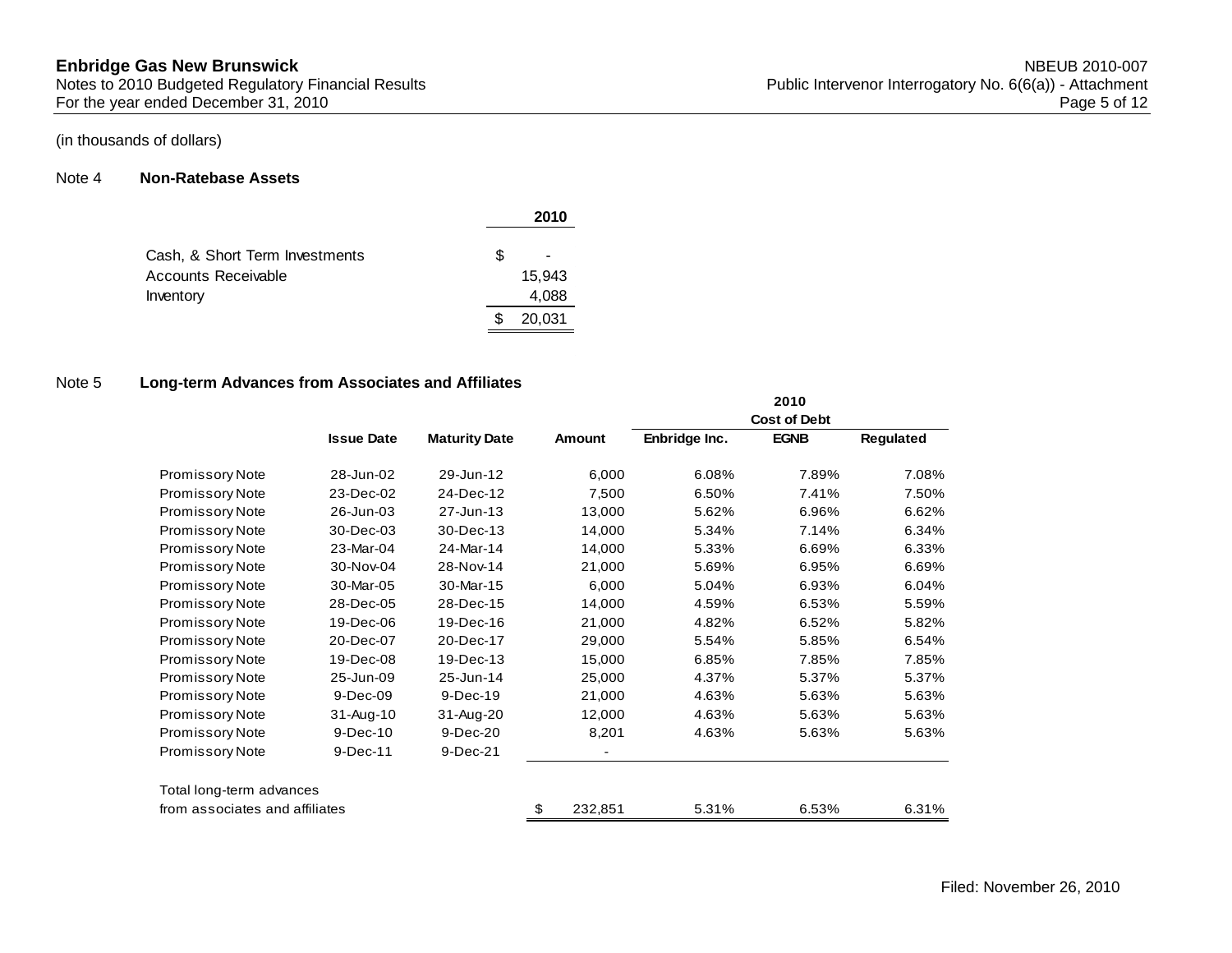#### Note 6 **Non-Ratebase Liabilities**

| Short Term Indebtedness                        | Æ. | 17     |
|------------------------------------------------|----|--------|
| Accounts Payable                               |    | 15.908 |
| Long Term Deferred Post Employment Liabilities |    | 2,359  |
|                                                |    | 18.284 |

#### Note 7 **Operating Revenue**

#### a**. Gas Distribution**

|                                                                                        |                       | 2010           |                                    |
|----------------------------------------------------------------------------------------|-----------------------|----------------|------------------------------------|
|                                                                                        | <b>Revenue</b>        |                | <b>Customers Throughput</b><br>TJs |
| Small general service (SGS)<br>General service (GS)                                    | \$<br>9,795<br>10,896 | 9.341<br>1,350 | 825<br>979                         |
| Contract general service (CGS)                                                         | 11,510                | 305            | 1,068                              |
| Contract large general service (CLGS-LFO)<br>Contract large general service (CLGS-HFO) | 6,986<br>717          | 26<br>8        | 1,410<br>1.049                     |
| Contract large volume off peak (CLVOPS)<br>Off peak service                            | 78                    | 15             | 8                                  |
| Total                                                                                  | \$<br>39,982          | 11.045         | 5,339                              |

**2010**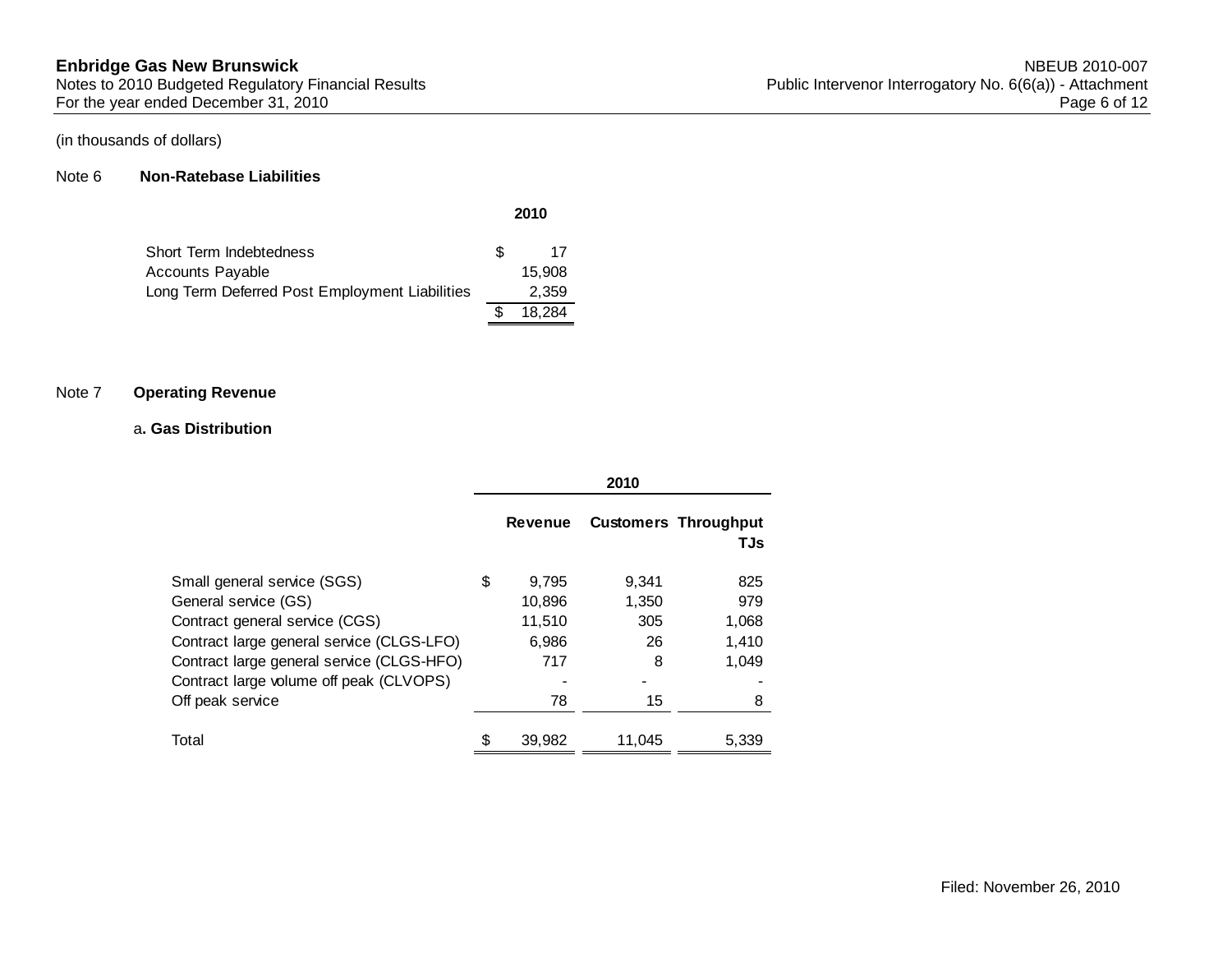## Note 7 **Operating Revenue (continued)**

## **b. Miscellaneous**

|                                                             |     | 2010       |
|-------------------------------------------------------------|-----|------------|
| Agent billing and collection<br>Other miscellaneous revenue | \$. | 139<br>221 |
| Total miscellaneous                                         | ß.  | 360        |

## **Details of Agent Billing and Collection Revenues**

(in dollars)

| Agent billing and collection               |              |
|--------------------------------------------|--------------|
| Small general service (SGS)                | 103,482<br>S |
| General service (GS)                       | 21,037       |
| Contract general service (CGS)             | 13,001       |
| Agent billing                              |              |
| Contract large general service (CLGS-LFO)  | 1.244        |
| Contract large general service (CLGS-HFO)  | 288          |
| Contract large volume service (CLVOPS)     |              |
| Off peak service (OPS)                     | 420          |
|                                            |              |
| Total agent billing and collection revenue | 139,472      |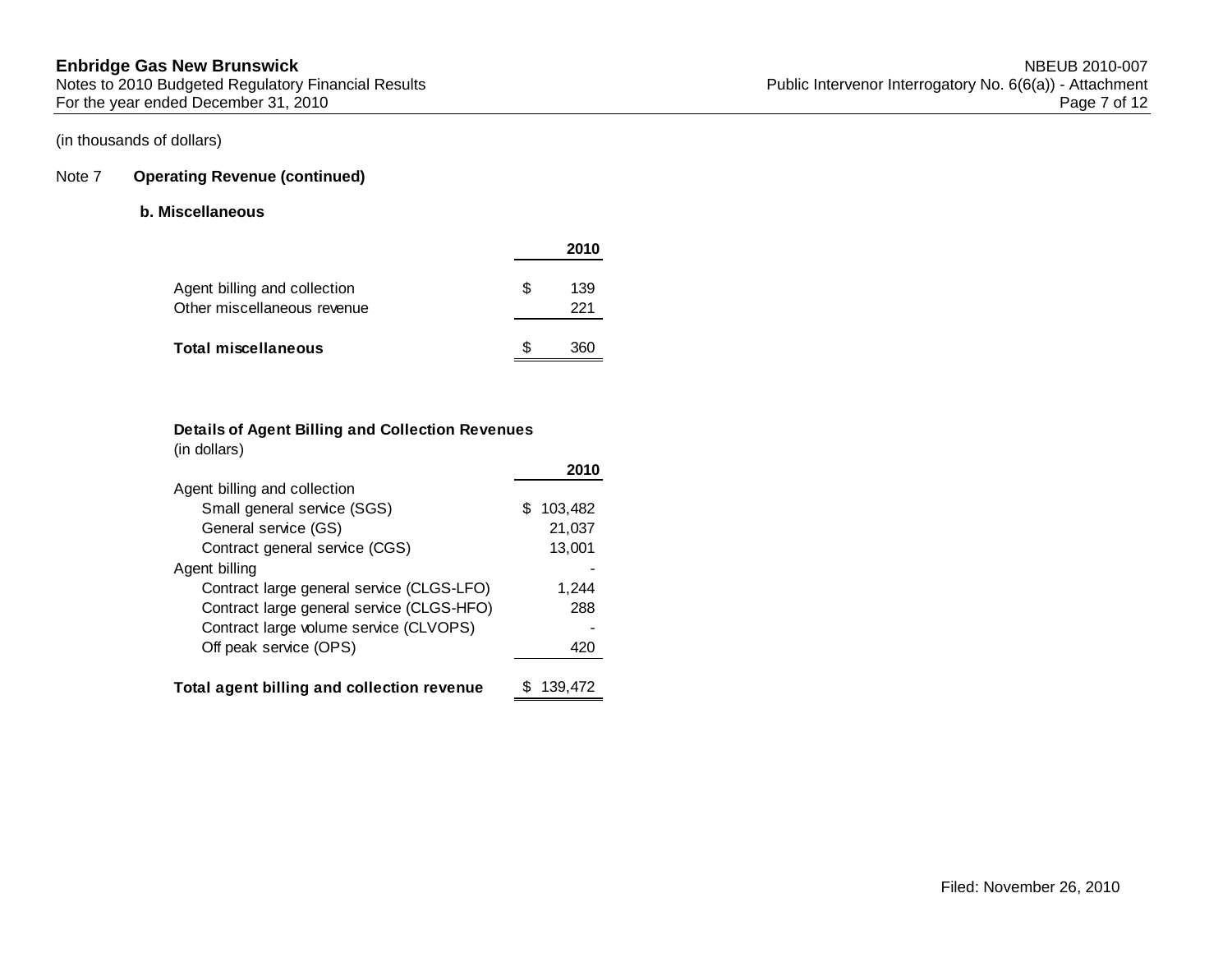## (in thousands of dollars)

### Note 8 **Operating and Maintenance Expenses**

|                                           | 2010        |
|-------------------------------------------|-------------|
|                                           |             |
| Corporate management                      | \$<br>1,304 |
| Corporate administration                  | 1,569       |
| Financial reporting                       | 766         |
| Information technology                    | 940         |
| Regulatory & upstream                     | 1,486       |
| Sales & marketing                         | 9,175       |
| Distribution & maintanance                | 6,083       |
| Customer care                             | 1,301       |
| Human resources                           | 2,334       |
| Gas transportation and related activities | 1,139       |
|                                           |             |
| Total                                     | 26,097      |
| Capitalized to:                           |             |
| Property, plant & equipment               | 5,780       |
| Development O&M capitalized costs         | 12,781      |
|                                           |             |
| <b>Total capitalized</b>                  | 18,561      |
| Total                                     | \$<br>7,536 |
|                                           |             |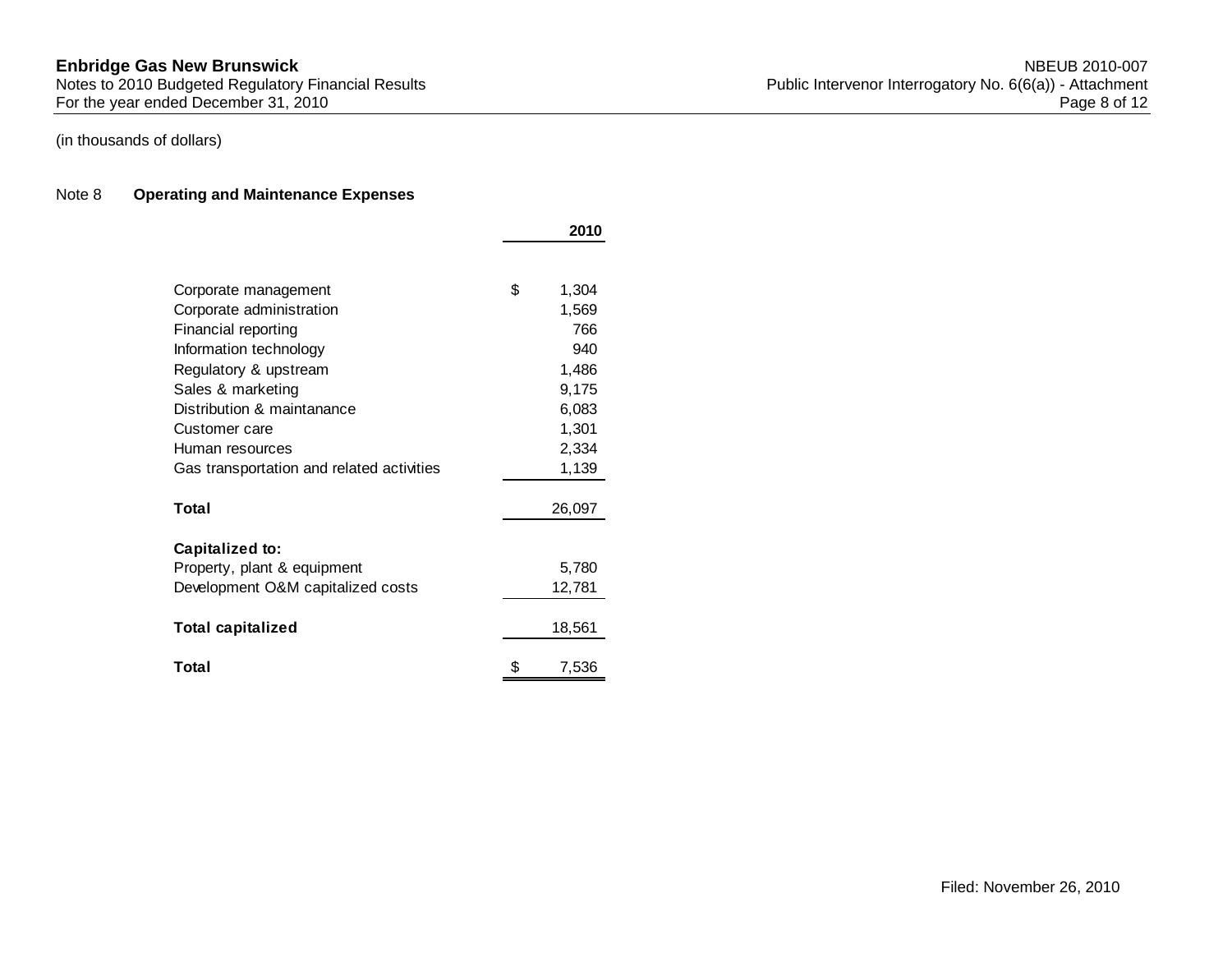(in thousands of dollars)

### Note 9 **Interests on Amounts Due to Associates & Affiliates and Other Interest**

|                                                                                                    | 2010         |
|----------------------------------------------------------------------------------------------------|--------------|
| Interest on long-term debt<br>AIDC - allowance for funds used during construction (debt component) | 13.995<br>21 |
| Total interest on amounts due to associates & affiliates and other interest                        | 14.016       |

#### Note 10 **Regulated Returns on Equity**

|                                                                                                      |   | 2010         |
|------------------------------------------------------------------------------------------------------|---|--------------|
| Regulated return on equity<br>AEDC - allowance for funds used during construction (equity component) | S | 24.850<br>39 |
| Total regulated return on equity                                                                     |   | 24.889       |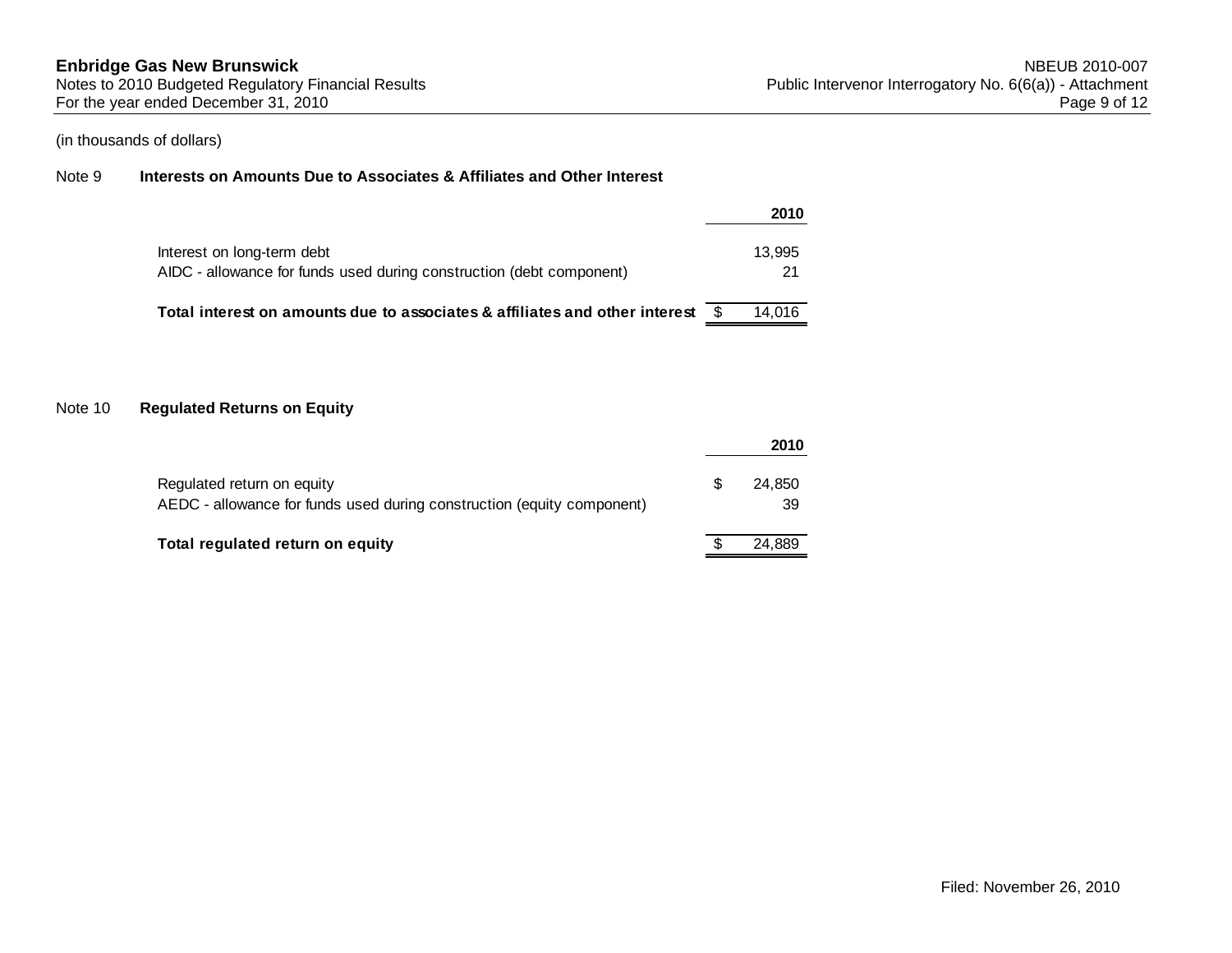# (in thousands of dollars)

## Note 11 **Rate Base for Regulatory Purposes**

|                                                                             | 2010                                  |
|-----------------------------------------------------------------------------|---------------------------------------|
| Property, plant & equipment                                                 |                                       |
| Cost<br>Accumulated amortization<br><b>Net</b>                              | \$<br>187,226<br>(29, 682)<br>157,544 |
| <b>Deferred charges</b>                                                     |                                       |
| Franchise fee, at cost<br>Accumulated amortization<br><b>Net</b>            | 1,500<br>(850)<br>650                 |
| Development O&M capitalized costs<br>Accumulated amortization<br><b>Net</b> | 118,432<br>(19, 302)<br>99,130        |
| Deferred carrying costs, at cost<br>Accumulated amortization<br><b>Net</b>  | 1,783<br>(1, 582)<br>201              |
| Deferral account                                                            |                                       |
| <b>Total deferred charges</b>                                               | 99,981                                |
| <b>Term deposit</b>                                                         | 2,955                                 |
| <b>Working capital allowance</b>                                            | 2,286                                 |
| <b>Total rate base</b>                                                      | \$<br>262,766                         |
| Average rate base                                                           | \$<br>410,220                         |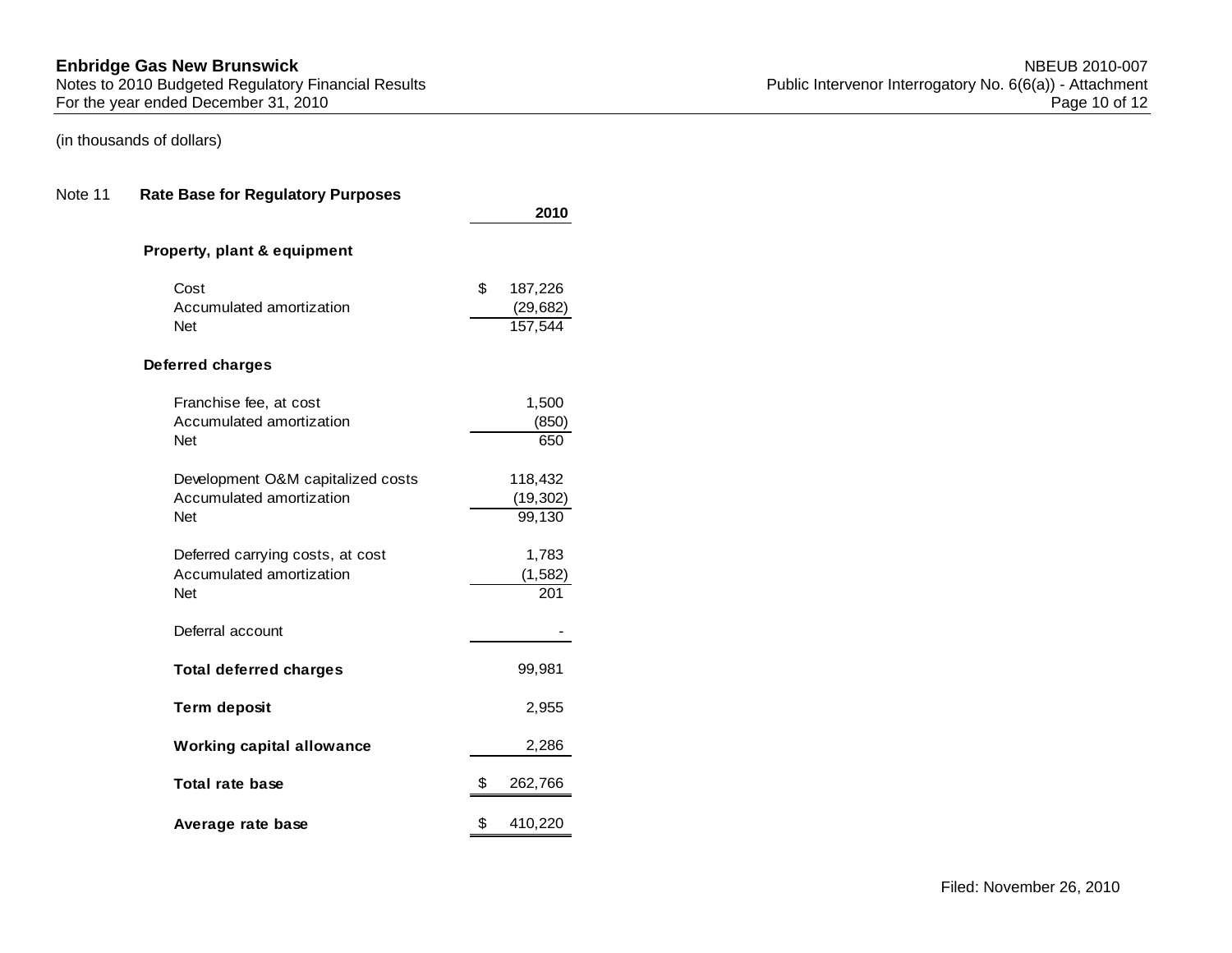(in thousands of dollars)

#### Note 12 **Capital Structure for Regulatory Purposes**

|                          |    | 2010               |
|--------------------------|----|--------------------|
| <b>Capital structure</b> |    |                    |
| Long-term debt<br>Equity | \$ | 232,851<br>201,127 |
| Total                    | S  | 433,978            |

#### **Capital structure percentage**

| Long-term debt | 53.66%  |
|----------------|---------|
| Equity         | 46.34%  |
| Total          | 100.00% |

#### **Capital structure average percentage for regulatory purposes**

| Long-term debt | 53.66%  |
|----------------|---------|
| Equity         | 46.34%  |
| Total          | 100.00% |

#### **Weighted cost of capital for regulatory purposes**

| Long-term debt | 3.16% |
|----------------|-------|
| Equity         | 6.50% |
| Total          | 9.66% |